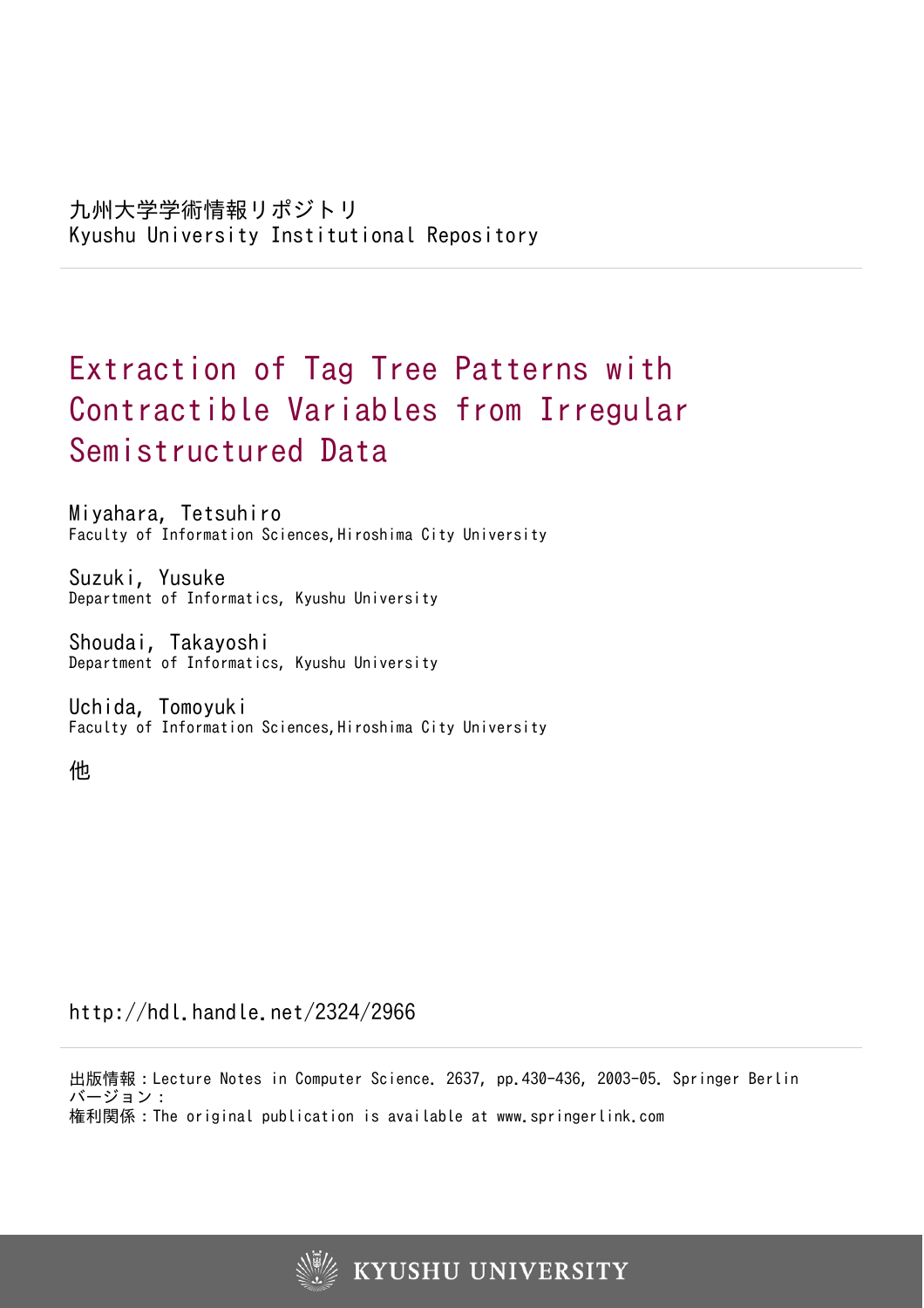## **Extraction of Tag Tree Patterns with Contractible Variables from Irregular Semistructured Data**

Tetsuhiro Miyahara<sup>1</sup>, Yusuke Suzuki<sup>2</sup>, Takayoshi Shoudai<sup>2</sup>, Tomoyuki Uchida<sup>1</sup>, Sachio Hirokawa<sup>3</sup>, Kenichi Takahashi<sup>1</sup>, and Hiroaki Ueda<sup>1</sup>

<sup>1</sup> Faculty of Information Sciences, Hiroshima City University, Hiroshima 731-3194, Japan {miyahara,takahasi,ueda}@its.hiroshima-cu.ac.jp., uchida@cs.hiroshima-cu.ac.jp <sup>2</sup> Department of Informatics, Kyushu University, Kasuga 816-8580, Japan {y-suzuki,shoudai}@i.kyushu-u.ac.jp  $3^3$  Computing and Communications Center, Kyushu University, Fukuoka 812-8581, Japan hirokawa@cc.kyushu-u.ac.jp

**Abstract.** Information Extraction from semistructured data becomes more and more important. In order to extract meaningful or interesting contents from semistructured data, we need to extract common structured patterns from semistructured data. Many semistructured data have irregularities such as missing or erroneous data. A tag tree pattern is an edge labeled tree with ordered children which has tree structures of tags and structured variables. An edge label is a tag, a keyword or a wildcard, and a variable can be substituted by an arbitrary tree. Especially, a contractible variable matches any subtree including a singleton vertex. So a tag tree pattern is suited for representing common tree structured patterns in irregular semistructured data. We present a new method for extracting characteristic tag tree patterns from irregular semistructured data by using an algorithm for finding a least generalized tag tree pattern explaining given data. We report some experiments of applying this method to extracting characteristic tag tree patterns from irregular semistructured data.

## **1 Introduction**

In this paper, we present a new method for extracting characteristic tag tree patterns from irregular semistructured data which are considered to be positive data. Web documents such as HTML files and XML files have no rigid structure

and are called semistructured data. According to the Object Exchange Model [1], we treat semistructured data as tree structured data. To represent a tree structured pattern common to such tree structured data, we propose a *tag tree pattern*, which is a rooted tree consisting of ordered children, structured variables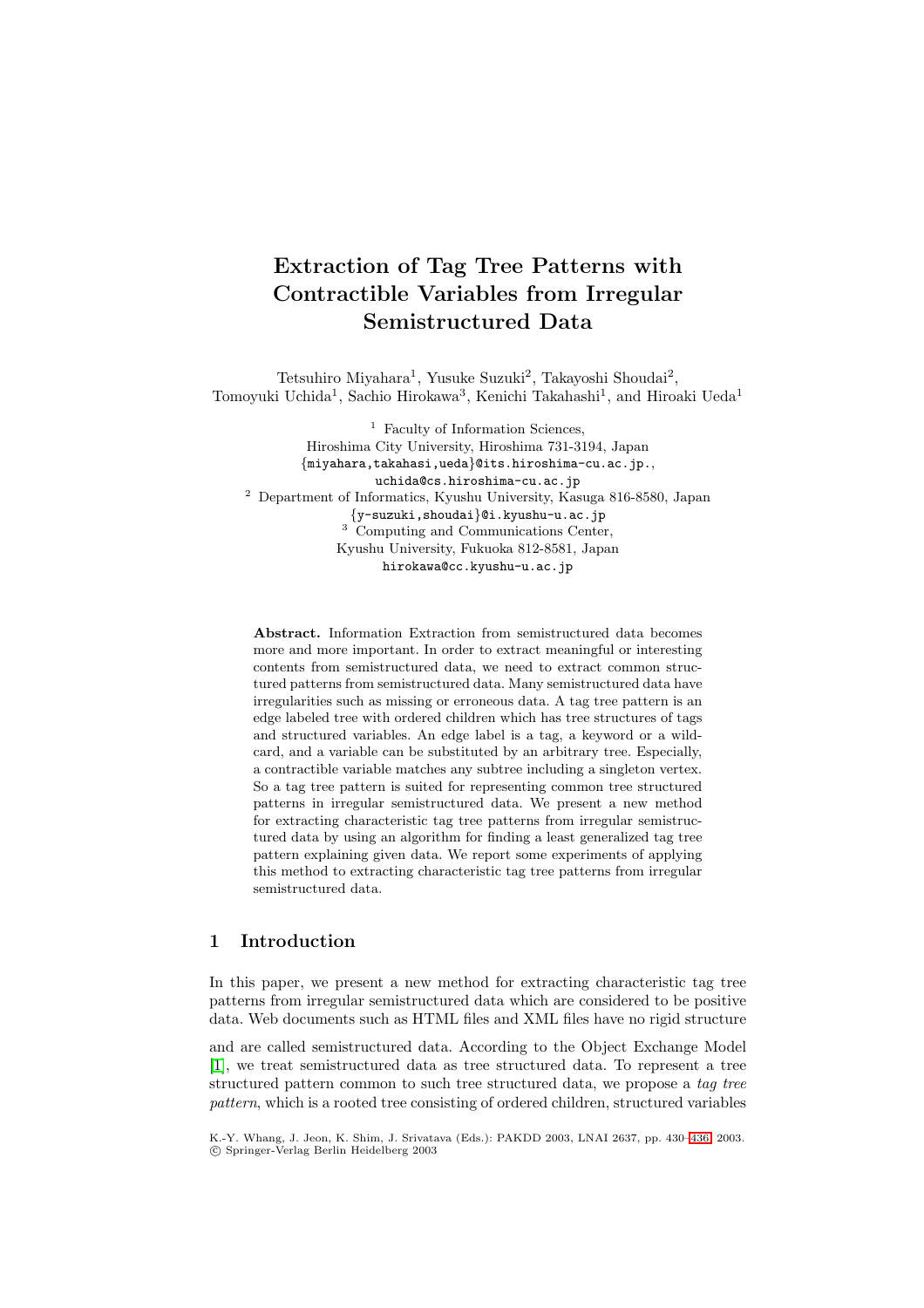and edges labeled with tags, keywords or wildcards. A variable can be substituted by an arbitrary tree.

Many semistructured data have irregularities such as missing or erroneous data. In the Object Exchange Model, many essential data are represented as leaves or subtrees. So we introduce a new type of variable, called a *contractible variable*, which is regarded as an anonymous subtree in a tag tree pattern and matches any subtree including a singleton vertex. A usual variable, called an *uncontractible variable*, in a tag tree pattern does not match any singleton vertex.

Since a variable can be replaced by an arbitrary tree, overgeneralized patterns explaining given positive data are meaningless. Then, in order to extract meaningful information from irregular or incomplete tree structured data such as semistructured Web documents, we need to find one of the least generalized tag tree patterns. Consider the examples in Fig. 1. Let  $T_i'$  be the corresponding<br>tree which is obtained by retaining the edge labels such as "Sec1" or "SubSec3.1" tree which is obtained by retaining the edge labels such as "Sec1" or "SubSec3.1" and ignoring the other edge labels in  $T_i$ . The tag tree pattern  $t_1$  explains trees  $T_1', T_2'$  and  $T_3'$ . That is  $T_1', T_2'$  and  $T_3'$  are obtained from  $t_1$  by substituting the variables of  $t_1$  with trees. Further  $t_2$  is a least generalized tag tree pattern. The variables of  $t_1$  with trees. Further,  $t_1$  is a least generalized tag tree pattern. The tag tree pattern  $t_2$  also explains the three trees. But  $t_2$  explains any tree with two or more vertices. So  $t_2$  is overgeneralized and meaningless.

A tag tree pattern is different from other representations of tree structured patterns such as in [2,12] in that a tag tree pattern has structured variables which can be substituted by arbitrary trees. Recently, Information Extraction has been extensively studied [3,5]. But most studies are for free-text documents. Information Extraction or wrapper extraction from high-level data such as semistructured data or tables is a hot topic in the field of Web learning or Web mining [4,11]. Our extraction method is an application of the methods for extracting characteristic patterns from tree structured data, which are studied extensively  $[2,6,7,12]$ .

#### **2 Tag Tree Patterns and Extraction Method**

#### **2.1 Ordered Term Trees**

Let  $T = (V_T, E_T)$  be a rooted tree with ordered children (or simply a *tree*) which has a set  $V_T$  of vertices and a set  $E_T$  of edges. Let  $E_q$  and  $H_q$  be a partition of  $E_T$ , i.e.,  $E_g \cup H_g = E_T$  and  $E_g \cap H_g = \emptyset$ . And let  $V_g = V_T$ . A triplet  $g = (V_g, E_g, H_g)$ is called a *term tree*, and elements in  $V_g$ ,  $E_g$  and  $H_g$  are called a *vertex*, an *edge* and a *variable*, respectively. We assume that every edge and variable of a term tree is labeled with some words from specified languages. A label of a variable is called a *variable label*. Λ and X denote a set of edge labels and a set of variable labels, respectively, where  $\Lambda \cap X = \phi$ . For a term tree g and its vertices  $v_1$  and  $v_i$ , a path from  $v_1$  to  $v_i$  is a sequence  $v_1, v_2, \ldots, v_i$  of distinct vertices of g such that for any j with  $1 \leq j \leq i$ , there exists an edge or a variable which consists of  $v_j$  and  $v_{j+1}$ . If there is an edge or a variable which consists of v and v' such that<br>v lies on the path from the poot to v' then v is said to be the nevert of v' and  $v$  lies on the path from the root to  $v'$ , then  $v$  is said to be the *parent* of  $v'$  and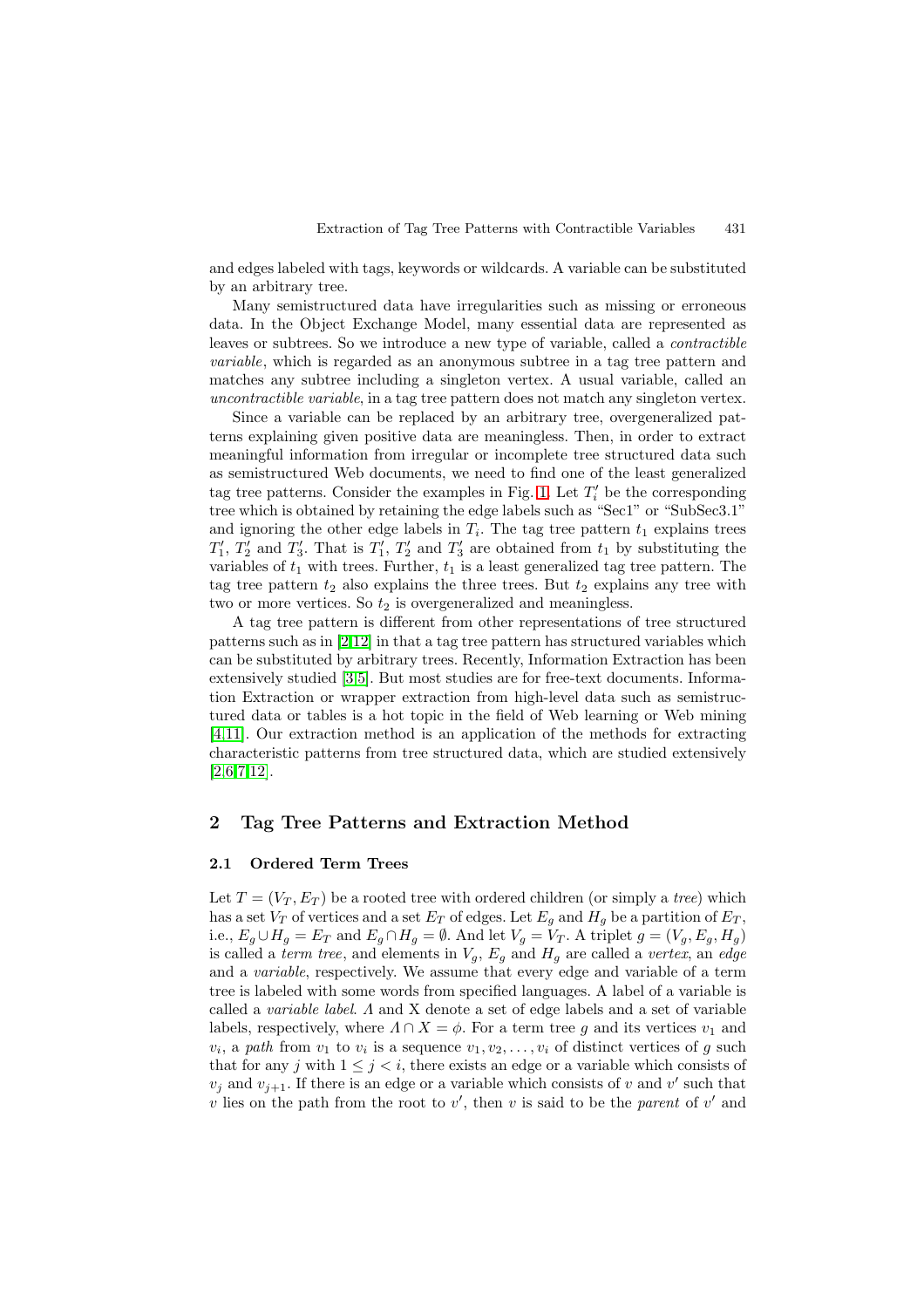

**Fig. 1.** Tag tree patterns  $t_1$ ,  $t_2$  and  $t_3$  and trees  $T_1$ ,  $T_2$  and  $T_3$ . An uncontractible (resp. contractible) variable is represented by a single (resp. double) lined box with lines to its elements. The symbol "?" is a wildcard of an edge label. The label inside a box is the variable label of the variable.

v' is a *child* of v. We use a notation  $[v, v']$  to represent a variable  $\{v, v'\} \in H_g$ <br>such that v is the parent of v'. Then we call v the parent part of  $[v, v']$  and v' such that v is the parent of v'. Then we call v the *parent port* of  $[v, v']$  and v'<br>the *child port* of  $[v, v']$ the *child port* of  $[v, v']$ .<br>Let  $X^c$  be a disting

Let  $X^c$  be a distinguished subset of X. We call variable labels in  $X^c$  *contractible variable labels*. A contractible variable label can be attached to a variable whose child port is a leaf. We call a variable with a contractible variable label a **contractible variable**, which is allowed to substitute a tree with a singleton vertex, as stated later. We call a variable which is not a contractible variable an uncontractible variable. For a variable  $[v, v']$ , when we pay attention to the kind<br>of the variable we denote by  $[v, v']^c$  and  $[v, v']^u$  a contractible variable and an of the variable, we denote by  $[v, v']^c$  and  $[v, v']^u$  a contractible variable and an uncontractible variable respectively uncontractible variable, respectively.

A term tree g is called *ordered* if every internal vertex u in g has a total ordering on all children of  $u$ . The ordering on the children of  $u$  is denoted by  $\langle \xi_u^g$ . An ordered term tree g is called *regular* if all variables in  $H_g$  have mutually distinct variable labels in X distinct variable labels in X.

An ordered term tree with no variable is called a **ground ordered term tree**, which is a standard ordered tree.  $\mathcal{OT}_A$  denotes the set of all ground ordered term trees whose edge labels are in  $\Lambda$ .  $\mathcal{O}TT^c_{\Lambda}$  denotes the set of all ordered term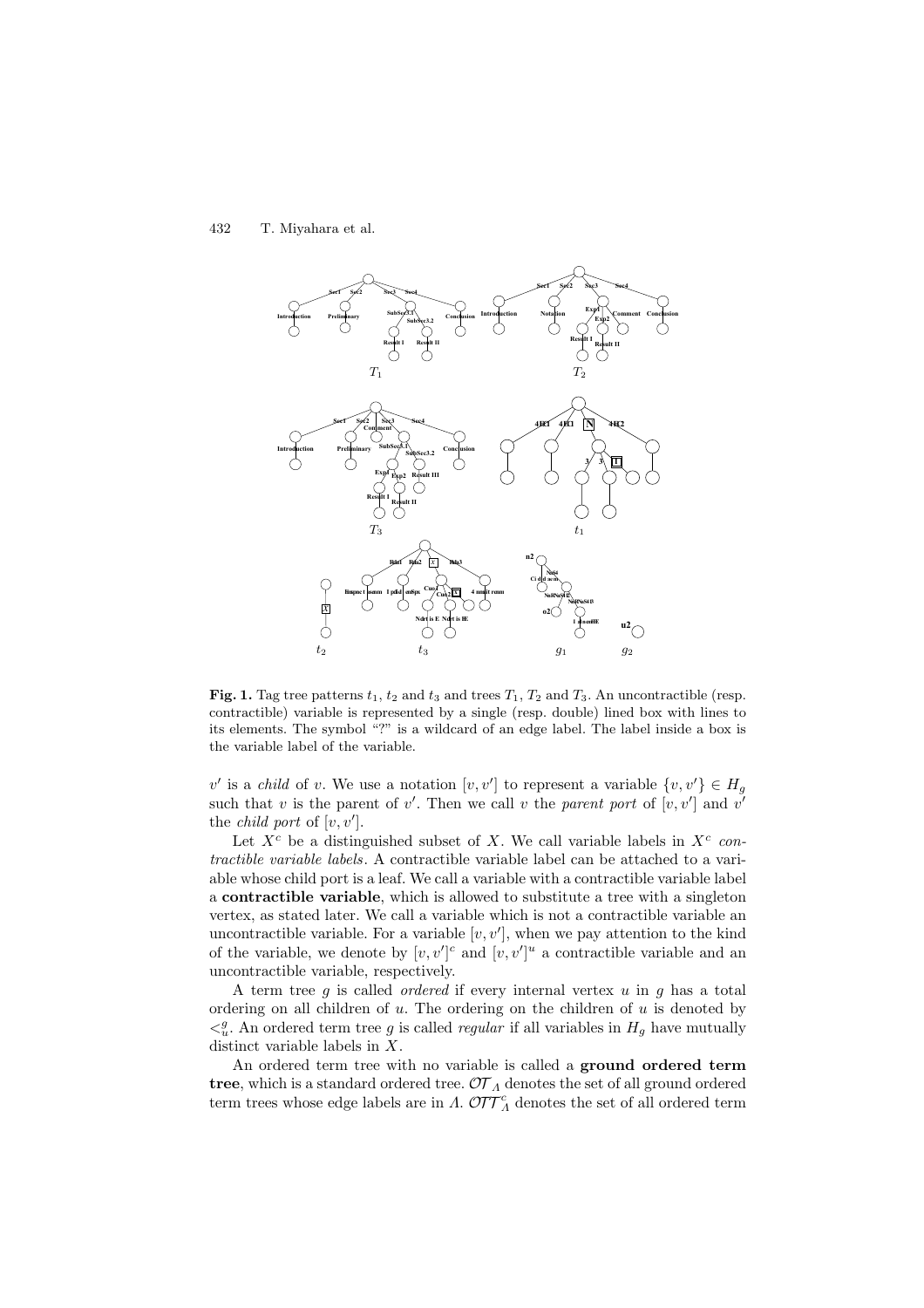trees which have contractible or uncontractible variables, and edge labels in Λ. In this paper, we treat only regular ordered term trees with contractible or uncontractible variables. Therefore we call them **term trees** simply.

Let  $f = (V_f, E_f, H_f)$  and  $g = (V_g, E_g, H_g)$  be term trees. We say that f and g are *isomorphic*, if there is a bijection  $\varphi$  from  $V_f$  to  $V_g$  such that the following conditions (i)-(iv) hold: (i) The root of f is mapped to the root of g by  $\varphi$ . (ii)  $\{u, v\} \in E_f$  if and only if  $\{\varphi(u), \varphi(v)\} \in E_q$  and the two edges have the same edge label. (iii)  $[u, v] \in H_f$  if and only if  $[\varphi(u), \varphi(v)] \in H_q$ . In particular,  $[u, v]^c \in H_f$  if and only if  $[\varphi(u), \varphi(v)]^c \in H_g$ . (iv) For any internal vertex u in f<br>which has more than one child and for any two children u' and u'' of u u'  $\leq v''$ which has more than one child, and for any two children u' and u'' of u,  $u' <_u^{\{t\}} u''$ <br>if and only if  $\varphi(u') <_{\{t\}} \varphi(u'')$ if and only if  $\varphi(u') <_{\varphi(u)}^g \varphi(u'')$ .

Let  $\sigma = [u, u']$  be a list of two vertices in g where u is the root of g and u' is<br>and  $\sigma$  as  $\sigma$  as  $\sigma$  and  $\sigma$  is called a hinding for x. If x is a contractible a leaf of g. The form  $x := [g, \sigma]$  is called a *binding* for x. If x is a contractible variable label in  $X^c$ , g may be a tree with a singleton vertex u and thus  $\sigma = [u, u]$ . It is the only case that a tree with a singleton vertex is allowed for a binding. A new term tree  $f\{x := [g, \sigma]\}\$ is obtained by applying the binding  $x := [g, \sigma]$  to f in the following way. Let  $e = [v, v']$  be a variable in f with the variable label<br>x. Let  $a'$  be one copy of a and  $w, w'$  the vertices of  $a'$  corresponding to  $u, u'$  of x. Let g' be one copy of g and w, w' the vertices of g' corresponding to u, u' of g<br>corresponding to u, u' of g respectively. For the vertishes  $e = [u, u']$  we attach g' to f by removing the g, respectively. For the variable  $e = [v, v']$ , we attach g' to f by removing the variable e from  $H_{\epsilon}$  and by identifying the vertices w y' with the vertices w y' of variable e from  $H_f$  and by identifying the vertices  $v, v'$  with the vertices  $w, w'$  of  $a'$  respectively. If a is a tree with a singleton vertex i.e.  $u = v'$  then v becomes g', respectively. If g is a tree with a singleton vertex, i.e.,  $u = u'$ , then v becomes identical to  $v'$  after applying the binding. A *substitution*  $\theta$  is a finite collection identical to v' after applying the binding. A *substitution*  $\theta$  is a finite collection<br>of bindings  $\{x_i := [a, \sigma_i] \mid x_i = [a, \sigma_i] \}$  where  $x$ 's are mutually distinct of bindings  $\{x_1 := [g_1, \sigma_1], \ldots, x_n := [g_n, \sigma_n]\}$ , where  $x_i$ 's are mutually distinct variable labels in X. The term tree  $f\theta$ , called the *instance* of f by  $\theta$ , is obtained by applying the all bindings  $x_i := [g_i, \sigma_i]$  on f simultaneously.

For example, let  $t_3$  be a term tree described in Fig. 1 and  $\theta = \{x :=$  $[g_1,[u_1,v_1]], y := [g_2,[u_2,u_2]]$  be a substitution, where  $g_1$  and  $g_2$  are trees in Fig. 1. Then the instance  $t_3\theta$  of the term tree  $t_3$  by  $\theta$  is isomorphic to the tree  $T_3$  in Fig. 1.

#### **2.2 Tag Tree Patterns**

Let  $\Lambda_{Tag}$  and  $\Lambda_{KW}$  be two languages which consist of infinitely or finitely many words, where  $\Lambda_{Tag} \cap \Lambda_{KW} = \emptyset$ . We call words in  $\Lambda_{Tag}$  and  $\Lambda_{KW}$  a tag and a **keyword**, respectively. A **tag tree pattern** is a term tree such that each edge label on it is any of a tag, a keyword, and a special symbol "?", which is a wildcard of an edge label. A tag tree pattern with no variable is called a **ground tag tree pattern**.

For an edge  $\{v, v'\}$  of a tag tree pattern and an edge  $\{u, u'\}$  of a tree, we<br>that  $\{v, v'\}$  matches  $\{u, u'\}$  if the following conditions (i) (iii) hold: (i) If the say that  $\{v, v'\}$  *matches*  $\{u, u'\}$  if the following conditions (i)-(iii) hold: (i) If the edge label of  $\{v, v'\}$  is a tag then the edge label of  $\{v, u'\}$  is the same tag or a edge label of  $\{v, v'\}$  is a tag, then the edge label of  $\{u, u'\}$  is the same tag or a<br>tag which is considered to be identical under an equality relation on tags. (ii) If tag which is considered to be identical under an equality relation on tags. (ii) If the edge label of  $\{v, v'\}$  is a keyword, then the edge label of  $\{u, u'\}$  is the same<br>keyword (iii) If the edge label of  $\{v, v'\}$  is "?" then we don't care the edge label keyword. (iii) If the edge label of  $\{v, v'\}$  is "?", then we don't care the edge label<br>of  $\{v, u'\}$ of  $\{u, u'\}.$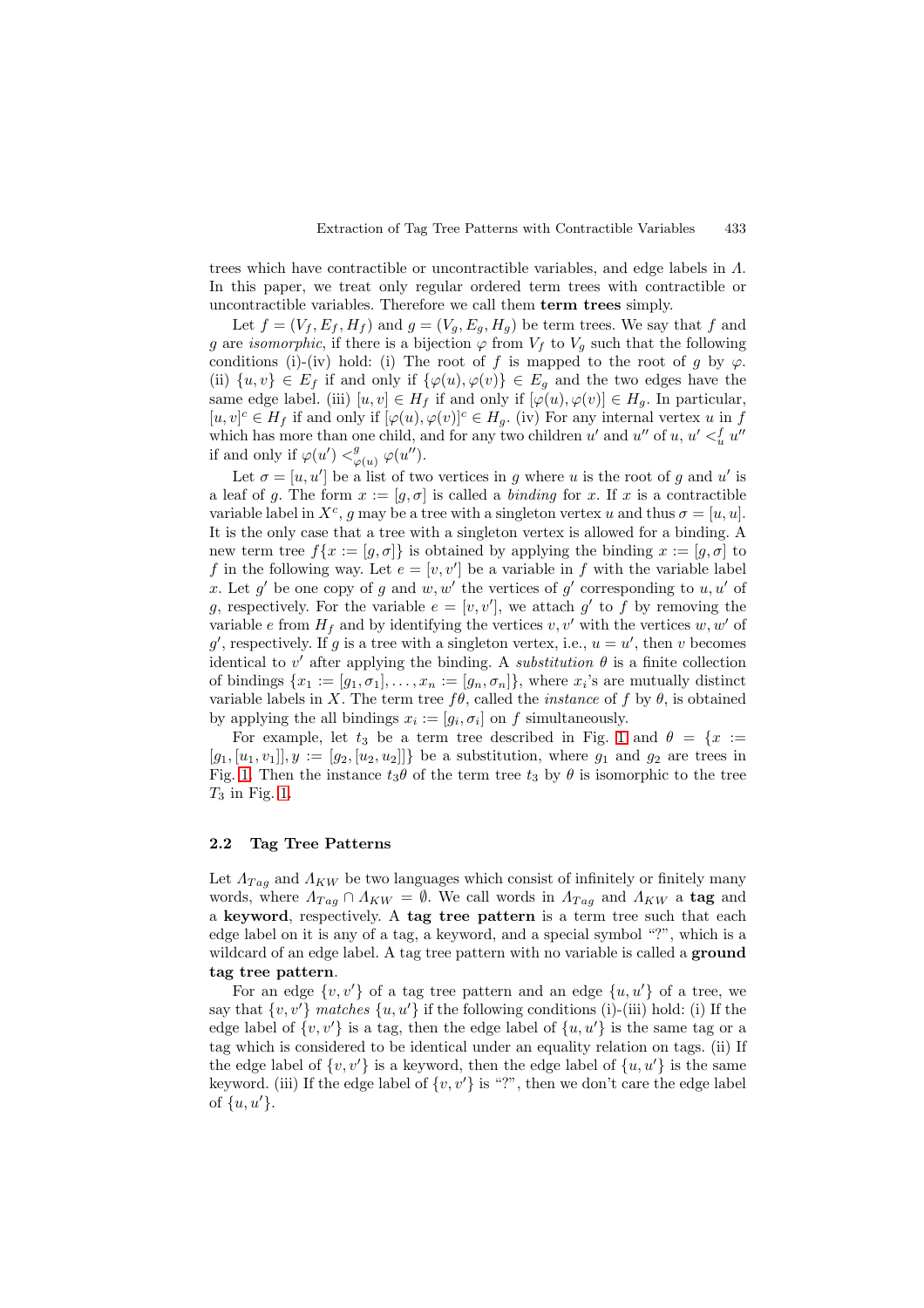A ground tag tree pattern  $\pi = (V_{\pi}, E_{\pi}, \emptyset)$  *matches* a tree  $T = (V_T, E_T)$  if there exists a bijection  $\varphi$  from  $V_\pi$  to  $V_T$  such that the following conditions (i)-(iv) hold: (i) The root of  $\pi$  is mapped to the root of T by  $\varphi$ . (ii)  $\{v, v'\} \in E_{\pi}$ <br>if and only if  $f_{\varphi}(v) \circ (v') \in E_{\pi}$  (iii) For all  $f_{\varphi} \circ v' \in E$  for  $v' \in E$  and only if  $f_{\varphi}(v') \in E_{\pi}$ if and only if  $\{\varphi(v), \varphi(v')\} \in E_T$ . (iii) For all  $\{v, v'\} \in E_{\pi}$ ,  $\{v, v'\}$  matches  $\{\varphi(v), \varphi(v')\}$ . (iv) For any internal vertex u in  $\pi$  which has more than one child,<br>and for any two children u' and u'' of u, u'  $\pi$  u'' if and only if  $\varphi(u') \leq T$  (g(u') and for any two children u' and u'' of u, u'  $\langle \xi_u^u, u'' \rangle$  if and only if  $\varphi(u') \langle \xi_u^u, \varphi(u'') \rangle$ .<br>A tag tree pattern  $\pi$  **matches** a tree T if there exists a substitution  $\theta$  such A tag tree pattern  $\pi$  **matches** a tree T if there exists a substitution  $\theta$  such<br>that  $\pi\theta$  is a ground tag tree pattern and  $\pi\theta$  matches T. Then the *language* that  $\pi\theta$  is a ground tag tree pattern and  $\pi\theta$  matches T. Then the *language*  $L_{\Lambda}(\pi)$ , which is the descriptive power of a tag tree pattern  $\pi$ , is defined as  $L_A(\pi) = \{ \text{a tree } T \text{ in } \mathcal{OT}_A \mid \pi \text{ matches } T \} \text{ where } A = A_{Tag} \cup A_{KW}.$ 

#### **2.3 Extraction of Least Generalized Tag Tree Patterns**

We propose a new method for extracting characteristic tag tree patterns from irregular semistructured data which are considered to be positive tree structured data. A tag tree pattern  $\pi$  is a **least generalized tag tree pattern** explaining a given set S of trees which are considered to be positive data, if (i)  $S \subseteq L_A(\pi)$  ( $\pi$ explains S) and (ii) there is no tag tree pattern  $\pi'$  satisfying that  $S \subseteq L_A(\pi') \subsetneq$ <br> $L_{\infty}(\pi)$ . The problem for finding a locat generalized tog tree pattern for a given  $L_\Lambda(\pi)$ . The problem for finding a least generalized tag tree pattern for a given set of trees is discussed as the minimal language problem (MINL for short) in the field of computational learning theory [8,10].

Our extraction method finds a least generalized tag tree pattern explaining a given set of trees  $S$ , by using a polynomial time algorithm for solving the MINL problem  $[10]$ . First, the algorithm finds a least generalized tag tree pattern t which consists of only uncontractible variables and explains S. Secondly, it finds a tag tree pattern  $t'$  which is obtained from  $t$ , by replacing a variable in  $t$  with<br>an edge labeled with an edge label or a wildcard, or a contractible variable if the an edge labeled with an edge label or a wildcard, or a contractible variable, if the obtained tag tree pattern  $t'$  explains  $S$ . The algorithm then repeatedly applies the replacing to the tag tree pattern until no more replacing is applicable. Finally it replacing to the tag tree pattern until no more replacing is applicable. Finally it outputs the resulting tag tree pattern. The extraction method uses a polynomial time matching algorithm for deciding whether or not a given tag tree pattern matches a given tree for hypothesis checking [10]. The matching algorithm is an extension of the polynomial time matching algorithms [8,9].

## **3 Implementation and Experimental Results**

We have implemented the extraction method in Section 2.3, which finds a least general tag tree pattern explaining the given semistructured data. The implementation is by GCL2.2 and on a Sun workstation Ultra-10 clock 333MHz. In Fig. 2 we report some experiments on sample files of semistructured data. In these experiments, an input tree represents a subtree of a parsed tree of an HTML/XML file. The tree structure and HTML/XML tags in a parsed tree are preserved in the corresponding input tree. Attributes and their values are ignored. No equality relation on tags is assumed. All string data in a parsed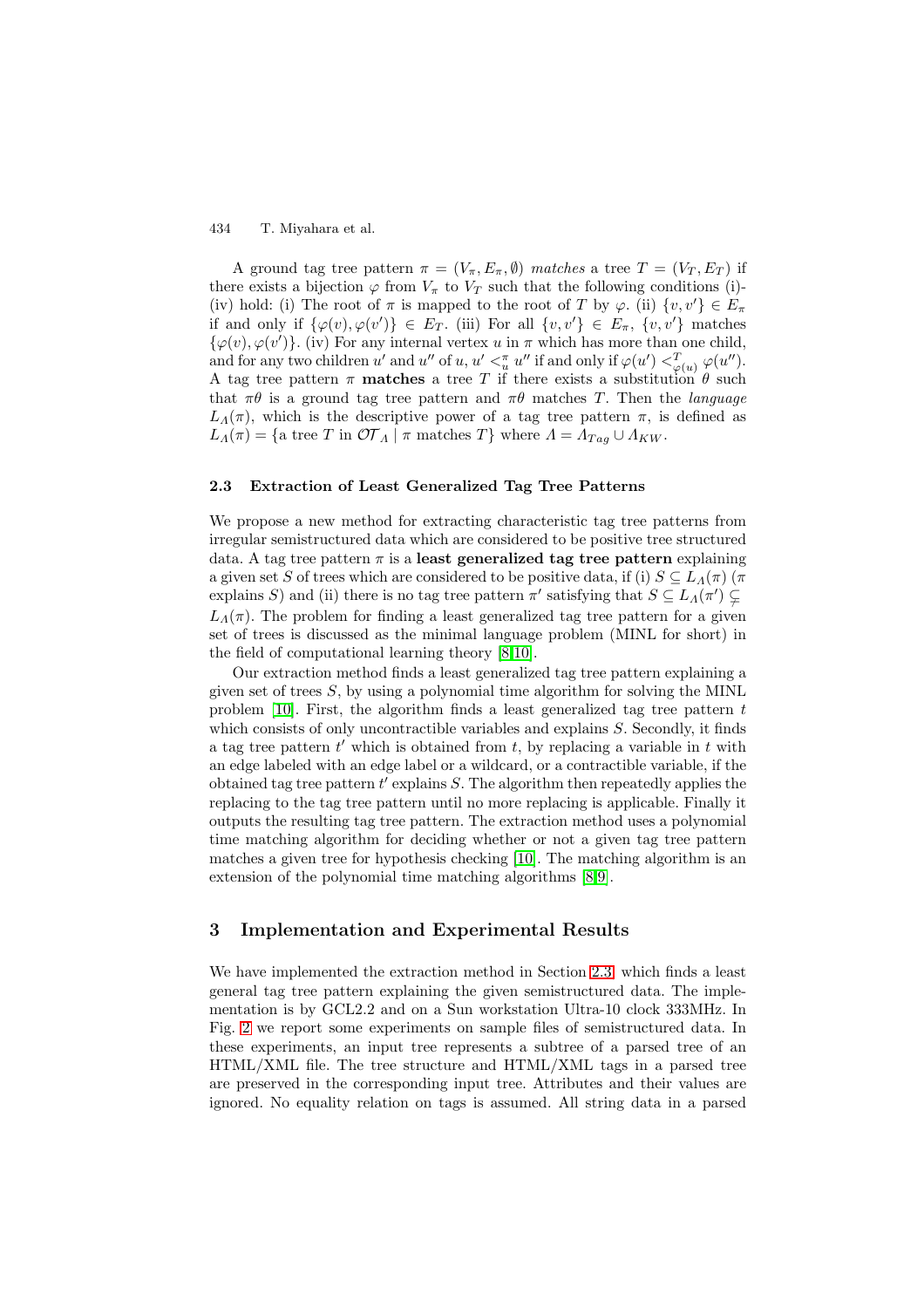

**Fig. 2.** Experimental results for extracting least generalized tag tree patterns from semistructured data.

tree are converted to the same dummy keyword, in order to pay attention to structures of tags in a parsed tree.

In Exp. 1 to 3 , we made samples of artificial HTML files in order to evaluate our method. The input file for Exp. 1 consists of trees with about 40 vertices. The input file for Exp. 2 consists of 90 % of trees with about 40 vertices and 10 % of trees with about 20 vertices. The input file for Exp. 3 consists of 90 % of trees with about 40 vertices and 10 % of trees with about 70 vertices. The graphs for Exp. 1 to 3 show the running time of the method with varying the number of data for the three experiments. The numbers of vertices of the obtained tag tree patterns of the method are almost same for the three experiments. This shows that the method has robustness for irregularities of sample semistructured data.

In Exp. 4, the sample HTML file is a result of a search engine of a web site with a local search function (http://www.ael.org). The sample file consists of 10 trees with about 18 vertices. A tree in the sample file is a record of bibliographic data. The obtained tag tree pattern in Fig. 2 (Exp. 4) is a least generalized tree pattern explaining the sample file. An edge with no edge label represents an edge with the dummy keyword. So the obtained tag tree pattern is considered to be a wrapper for such tree structured data. In Exp. 5, the sample XML file is from the DBLP bibliographic database (http://dblp.uni-trier.de/xml/dblp.xml). The sample file consists of 50 trees with about 18 vertices. The graphs in Exp.  $5(a)$ and 5(b) show the numbers of vertices of the obtained tag tree pattern and the running time of the method with varying the number of data. The obtained tag tree patterns from the files with 42 or more number of data are the same. This shows that small number of data are sufficient for the method to extract a characteristic tag tree pattern from such bibliographic data.